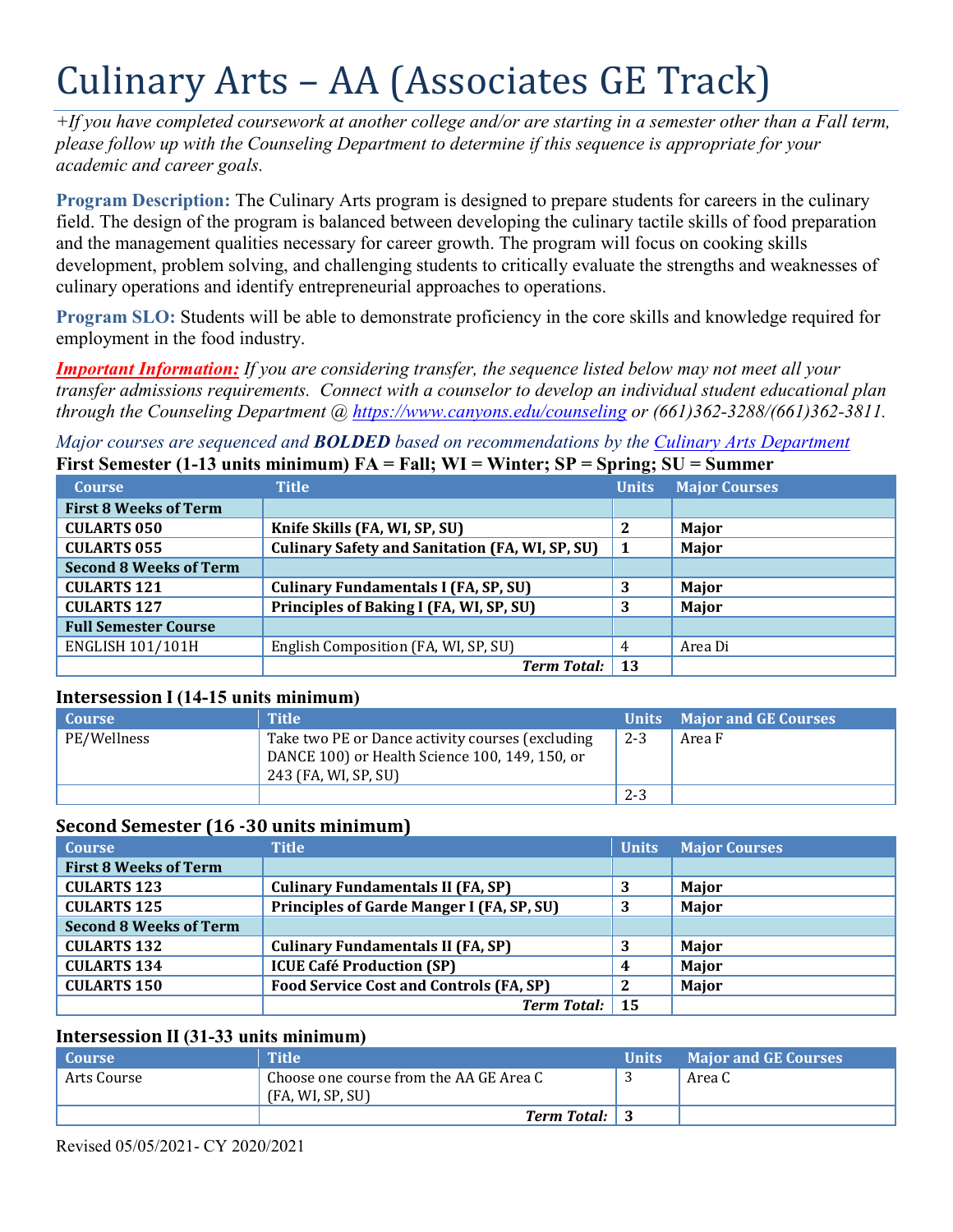| Third Semester (34-45.5 units minimum) |                                                 |              |                                       |
|----------------------------------------|-------------------------------------------------|--------------|---------------------------------------|
| <b>Course</b>                          | <b>Title</b>                                    | <b>Units</b> | <b>Major Courses</b>                  |
| <b>First 8 Weeks of Term</b>           |                                                 |              |                                       |
| <b>CULARTS 135</b>                     | <b>Catering (FA)</b>                            | 3            | Major                                 |
| <b>CULARTS 136</b>                     | <b>ICUE Front of the House Service (FA, SP)</b> | 3            | Major                                 |
| <b>Second 8 Weeks of Term</b>          |                                                 |              |                                       |
| <b>Group 1 Course</b>                  | Choose one course from Group 1 below            | $2.5 - 4$    | <b>Major Elective</b>                 |
|                                        | (FA, SP)                                        |              |                                       |
| <b>Full Semester Course</b>            |                                                 |              |                                       |
| <b>CWE 186CULA or</b>                  | <b>Cooperative Work Experience Education</b>    | $1 - 4$      | <b>Major</b> (Need at least 1 unit of |
| <b>CWE 188CULA</b>                     | Internship Culinary (FA, WI, SP, SU)            |              | Internship)                           |
| Math Competency                        | Choose one course from the AA GE Area 3         | $3 - 5$      | Area 3 and Dii                        |
|                                        | (FA, WI, SP, SU)                                |              |                                       |
|                                        | <b>Term Total:</b>                              | $12.5+$      |                                       |

## **Intersession III (46.5-48.5 units minimum)**

| Course                                           | <b>Title</b>                                                                                                                       | <b>Units</b> | <b>Major and GE Courses</b> |
|--------------------------------------------------|------------------------------------------------------------------------------------------------------------------------------------|--------------|-----------------------------|
| American Institutions -<br>Choose Option I or II | Complete first course in chosen option – (note:<br>must take both classes within one option)<br>(FA, WI, SP, SU) - see table below |              | American Institutions       |
|                                                  | <b>Term Total:</b> 3                                                                                                               |              |                             |

## **Fourth Semester (49.5-60.5 units minimum)**

| <b>Course</b>         | <b>Title</b>                                     | <b>Units</b> | <b>Major and GE Courses</b>  |
|-----------------------|--------------------------------------------------|--------------|------------------------------|
| American Institutions | Complete second course in chosen option - (note: | 3            | <b>American Institutions</b> |
|                       | must take both classes within one option)        |              |                              |
|                       | (FA, WI, SP, SU) - see table below               |              |                              |
| Social Science Course | Choose one course from the AA GE Area B          | 3            | Area B                       |
|                       | (FA, WI, SP, SU)                                 |              |                              |
| Natural Science       | Choose once course from the AA GE Area A         | 3            | Area A                       |
|                       | (FA, WI, SP, SU)                                 |              |                              |
| Diversity Area 4      | Choose one class from the AA GE Area 4 Diversity | 3            | Diversity Area 4             |
|                       | (FA, WI, SU, SP)                                 |              |                              |
|                       | <b>Term Total:</b>                               | 12           |                              |

# **Total Units: 60.5+**

#### **Group 1 – Choose one course from the following:**

| <b>CULARTS 128</b> | <b>Principles of Baking II (FA, SP)</b> |     |
|--------------------|-----------------------------------------|-----|
| <b>CULARTS 133</b> | <b>International Cuisine (FA)</b>       | 2.5 |
| <b>CULARTS 138</b> | <b>ICUE Café Production II (FA)</b>     |     |

#### **American Institutions Requirement –** Select one of the options below and complete a total of 6 units

| <b>Option I</b>  | One course from the following: Economics $170/170H$ , History $111/111H$ , History $112/112H$ , |
|------------------|-------------------------------------------------------------------------------------------------|
|                  | History 120/120H, or History 130 AND Political Science 150/150H (FA, WI, SP, SU)                |
| <b>Option II</b> | History 111/111H AND History 112/112H (FA, WI, SP, SU)                                          |

## **Counseling Resources**

Culinary Arts & Wine Studies Program: <u><https://www.canyons.edu/academics/culinary/index.php></u><br>Counseling Department: <u>https://www.canyons.edu/studentservices/counseling/index.php</u><br>Associate General Education Guide: Counseling Department: https://www.canyons.edu/studentservices/counseling/index.php

<https://www.canyons.edu/studentservices/counseling/degrees/generaled.php>

Internship Program: https://www.canyons.edu/studentservices/internships/index.php

COC Honors Program: https://www.canyons.edu/academics/honors/index.php

Internship Program: <u>https://www.canyons.edu/studentservices/internships/index.php</u><br>COC Honors Program: <u>https://www.canyons.edu/academics/honors/index.php</u><br>Campus Alliances: <u>https://www.canyons.edu/administration/ie2/equ</u>